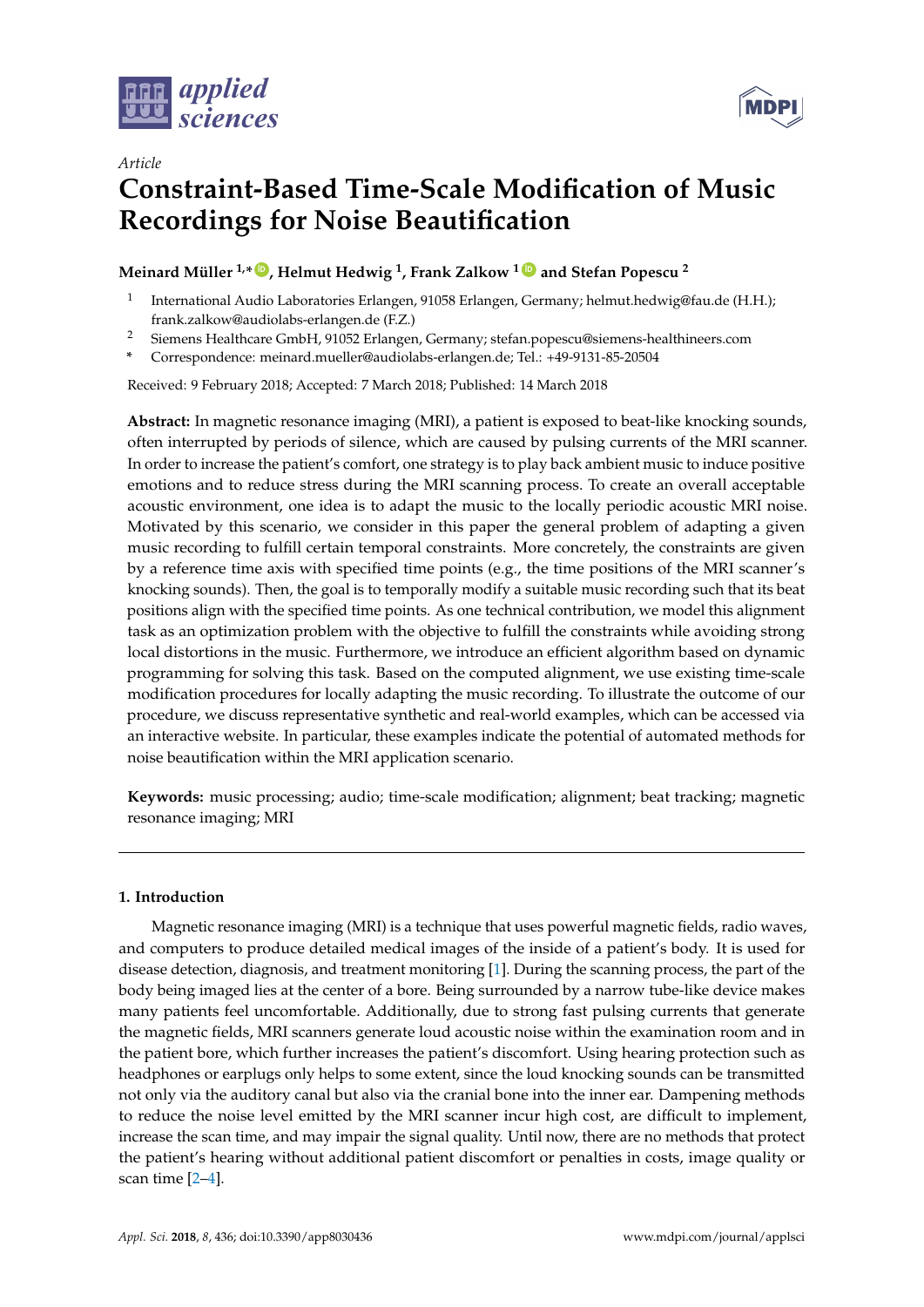It is a generally accepted fact that ambient music may have a positive effect by inducing positive emotions, while reducing stress during certain situations [\[5,](#page-13-3)[6\]](#page-13-4). In this paper, we consider the problem of adapting suitable music recordings to reduce the negative effects that MRI noise signals impose on patients—a process that may loosely be referred to as *noise beautification* [\[7\]](#page-13-5). In general, the acoustic aspects that may be considered in noise beautification are manifold including frequency, timbre, loudness, and time. The music may then be chosen accordingly and adapted with regard to pitch, harmony, instrumentation, volume, tempo, and beat. In the following, motivated by the characteristics of specific MRI devices, we concentrate on the aspects of time and beat. Many MRI scanners produce loud knocking sounds, which are typically spaced in a locally periodic fashion. These regular beat-like noise patterns may be interrupted by longer periods of silence. The sudden restart of the knocking sounds after these periods may introduce another source of the patient's discomfort. Our approach for noise beautification relies on the assumption that, in contrast to loud hammering acoustic noise, rhythmically played musical sounds may act in a relaxing manner to a human listeners. By adapting the tempo of a music recording, the goal is to temporally synchronize the beat positions of the music with the regular hammering noise. In the ideal case, the noise signal becomes part of the played music, thus creating a more pleasant and less stressful acoustic environment. Furthermore, filling in

effect on the listener (see also Section [2\)](#page-2-0). The main technical contributions of this papers are as follows. First, we formalize the problem of temporally aligning two sound signals with respect to certain constraints. The constraints are given by a reference time axis with specified time points, e.g., given by the time positions of the MRI scanner's knocking sounds (see Figure [1b](#page-2-1)). Furthermore, a music recording yields a source time axis with specified time points that correspond to the musical beat positions. Then the goal is to temporally modify the music signal such that all reference points are superimposed by musical beats. We model this alignment task as an optimization problem, where the objective is to compute a mapping that fulfills the constraints while minimizing strong local distortions in the adapted music signals (Section [3\)](#page-3-0). The latter condition, which can be expressed in terms of suitably defined second-order differences, tries to avoid strong local, unrhythmical tempo changes in the music. As a further contribution, we introduce a novel algorithm based on dynamic programming for finding an optimal solution as well as a greedy algorithm for finding an approximate solution of this optimization problem (Section [4\)](#page-5-0). Based on such a mapping between reference and source time points, we then describe how to apply time-scale modification (TSM) to temporally adapt the music signal in a local fashion (Section [5\)](#page-8-0). As a result, the beats of the modified music signal are in sync within the MRI scanner's knocking sounds (see Figure [1d](#page-2-1)). Finally, we discuss the benefits and limitations of our approach to noise beautification within the MRI application scenario by presenting a number of representative real-world and synthetic examples (Section [6\)](#page-9-0). Further background information and a discussion of relevant work can be found in Section [2.](#page-2-0)

the periods of silence between knocking pulse trains with music may have an additional protective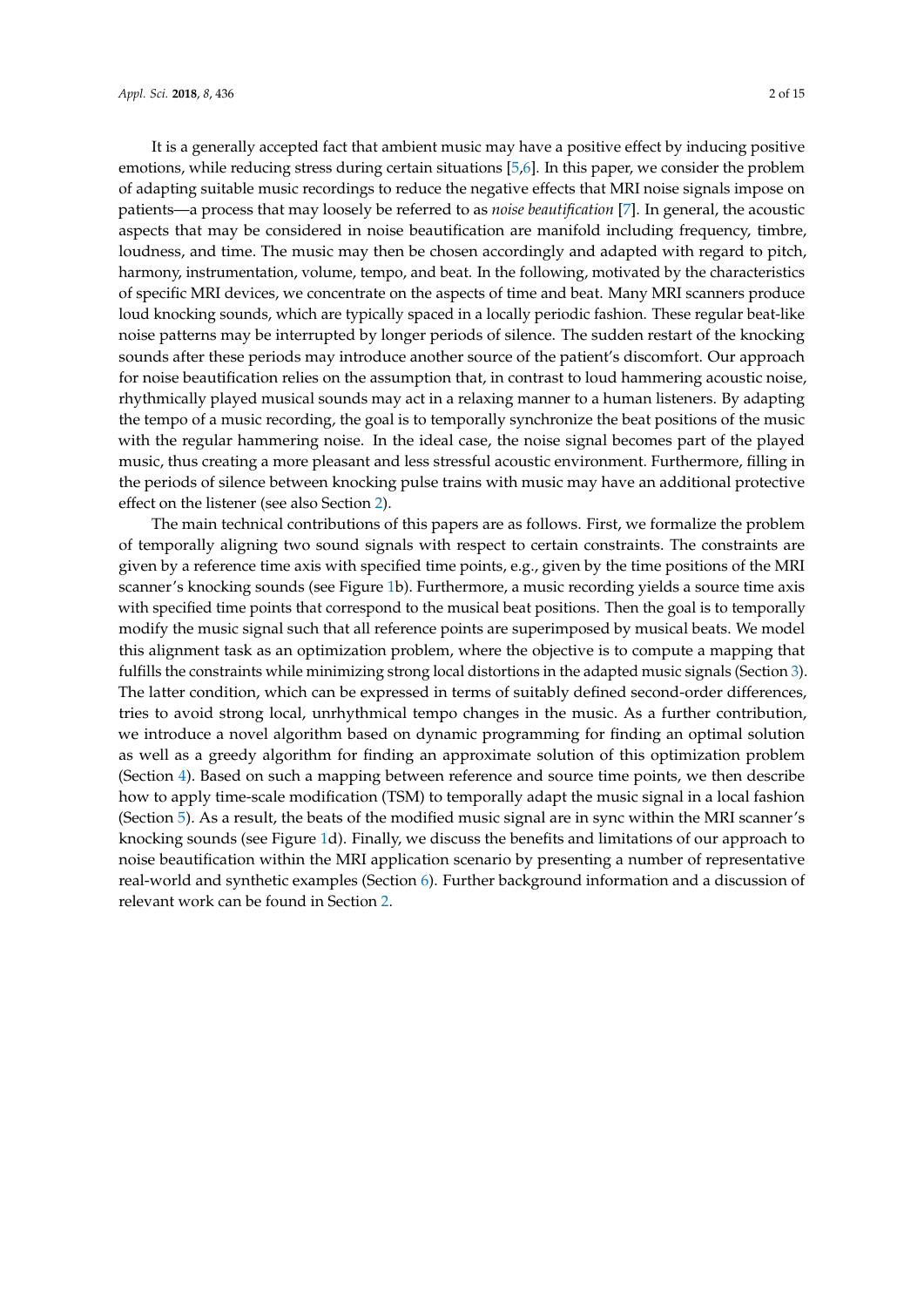<span id="page-2-1"></span>

**Figure 1.** (**a**) Schematic overview of the noise beautification application; (**b**) MRI noise signal that serves as reference signal. The vertical lines indicate periodically spaced positions of knocking sounds, which are interrupted by periods of silence; (**c**) Music recording that serves as source signal. The vertical lines indicate beat positions of the music; (**d**) Reference signal and modified source signal using TSM. The beats of the modified music signal are in sync with the MRI scanner's knocking sounds.

## <span id="page-2-0"></span>**2. Background**

In this section, we give an overview on existing approaches that are related to our MRI-based noise beautification scenario and give pointers to relevant literature. Further related work is also discussed in the subsequent sections.

Methods to reduce the acoustic noise reaching the patient ears in an MRI environment are largely divided into passive methods and active methods. Passive methods reduce the noise by acoustic noise barriers to prevent vibration of the MRI equipment itself or by protecting the patient using ear muffs or ear plugs. However, the noise reduction performance achieved by passive methods is rather poor; it is good enough for reducing the sound pressure below a safety level that guarantees a required protection of the auditory system, but it is insufficient to avoid the patient's discomfort during MRI. Active methods usually complement passive methods by further attenuating the acoustic noise through counteracting acoustic pressure waves. Most of these methods use an external speaker (positioned far away from the MRI magnet) and a plastic tube, which transmits the counteracting sound waves from the speaker to the patient's ears. However, due to long acoustic paths, this solution is subject to sound field disturbances and signal delays. As a result, particularly high-frequency noise components (above 1 kHz) cannot be canceled effectively, thereby not providing satisfactory noise reduction.

In the past, various alternative methods have been suggested that neither eliminate nor attenuate the MRI acoustic noise. Instead, these methods try to circumvent the problem by trying to better "accommodate" the patient by inducing a subjectively pleasant noise perception. For example, as suggested in [\[2\]](#page-13-1), it is possible to make use of the sound generation proprieties of the MRI gradient coils to generate additional harmonic, music-like passages at the end of each iteration of an MRI sequence during the scanning process. This idea is to break the monotony of the MRI acoustic noise by adding a succession of harmonic chords that combine into a melody, thus providing a more relaxing and calming acoustic ambient for the patients. However, this method increases the scan time as well as interferes with the evolution of nuclear spins, which may impair the image quality. Furthermore, it also does not guarantee an effective protection of the hearing organs against loud MRI noise peaks. Recognizing this problem, Schreiber [\[3\]](#page-13-6) suggests using a power audio amplifier and loudspeakers to generate so-called protective sounds, which rise slowly in amplitude, thus increasing the impedance in the middle ear directly before the onsets of the loud MRI sounds. This invention makes use of the *middle ear reflex*—a mechanism the hearing of vertebrates possesses, where at high sound pressure the impedance of the auditory is adjusted to attenuate the vibration amplitudes of the small bones and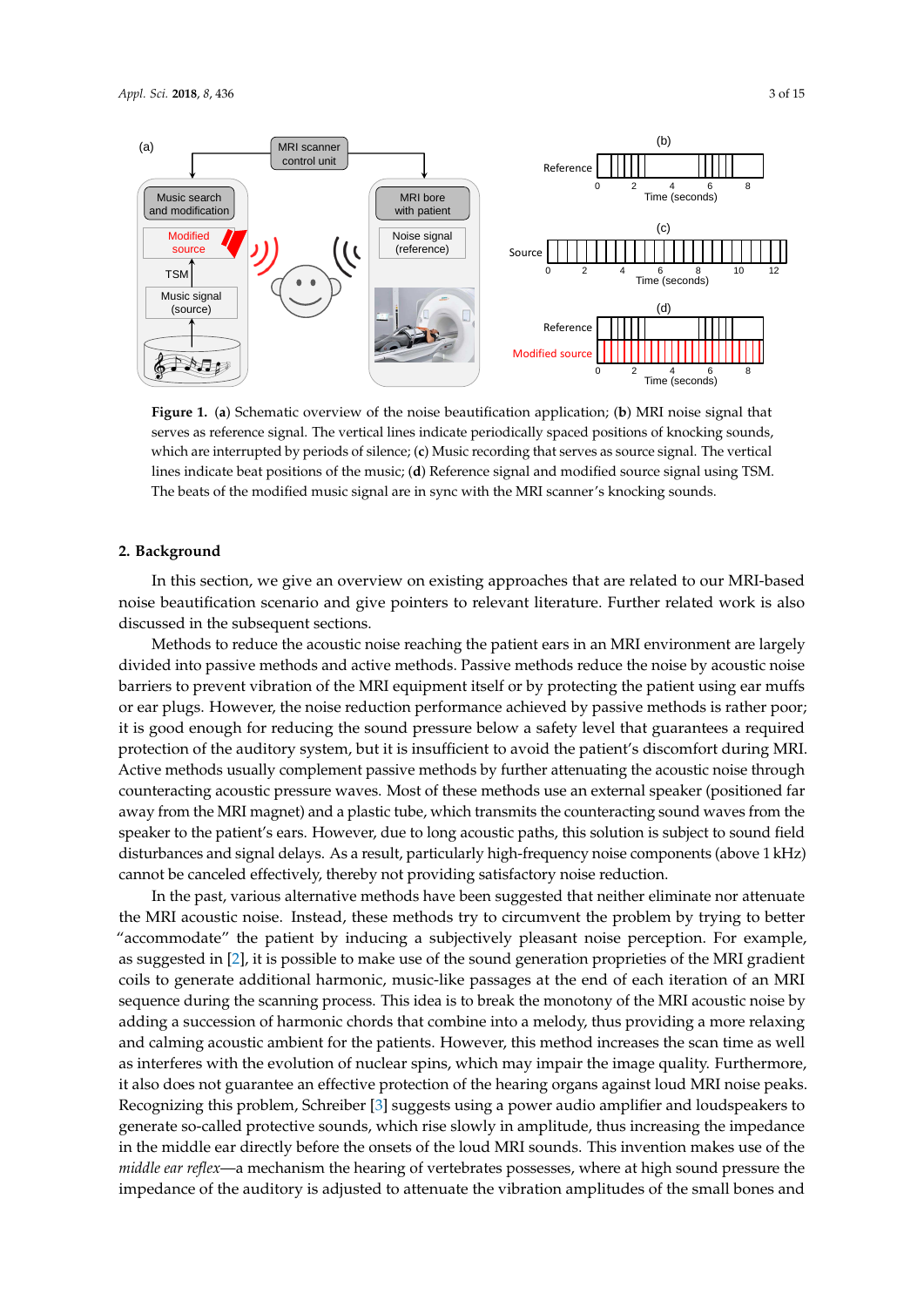tympanic membrane in the middle ear. Even though the patent [\[3\]](#page-13-6) mentions that music may be used as a protective sound, it does not disclose a method to avoid an erratic and thereby unpleasant mixing of music and the regular noise emerging out of an MRI scanner.

In [\[4\]](#page-13-2), Schmale and Koehler propose a method to select a suitable music piece that rhythmically matches the periodic MRI noise. The goal is to rhythmically and harmonically synchronize the complementary music piece to a specific MRI gradient sequence. Thereby, this invention coined the term of *noise beautification*. However, this patent does not show how an appropriate music piece for each of the many possible clinical MRI sequences (having different repetition periods) can be found—not to speak of different musical tastes of the patients. To deal with this problem, Popescu [\[7\]](#page-13-5) suggests to use a virtual music composer, which uses audio processing techniques to determine a song's melody, beat, tempo, rhythm, pitches, chords, sonic brilliance, timbre, and several other descriptors. Based on a multidimensional model of the song and of the expected MRI noise, the software synthesizes a new version of the song to match the noise. The goal is to rhythmically and harmonically mask the MRI acoustic noise, thus protecting the hearing organs by leveraging the middle ear reflex. Additionally, a patient's specific musical preferences (such as genre, style, or language) as well as other data relevant to the patient's age, ethnicity, and nationality can be taken into consideration.

Similar to the synthesis approach described in [\[7\]](#page-13-5), our approach modifies a music recording to satisfies constraints that are imposed by the MRI scanner's acoustic noise. In our MRI application scenario, we assume that the MRI scanner's knocking sound patterns are known beforehand. This is a realistic assumption since there is typically a limited number of different MRI scanner settings, which are left fixed during a recording session (see [\[4\]](#page-13-2)). In many recording situations, each such setting yields a well-defined and predictable sequence of knocking sounds (including the knowledge about the periods of silence). Therefore, one can perform the music adaptation of each of the possible settings in an offline fashion. In the actual noise beautification application, one then only needs to derive a global offset to sync the noise signal with the (precomputed) modified music signal chosen according to the respective MRI setting.

The general task of aligning and synchronizing two sound signals is not novel and plays an important role in a wide range of scenarios. For example, music producers or DJs adapt the time-scale of different music recordings in a beat-synchronous fashion for music remixing purposes for creating smooth transitions from one song to another song [\[8–](#page-13-7)[10\]](#page-13-8). Another conceptually related application is proposed in [\[11,](#page-14-0)[12\]](#page-14-1), where the goal is to adapt the tempo of the music signal according to an external reference signal such as the steps of a walker or runner. Also in the production of sound tracks for movies, video games, commercials, or audio books, automated tools for adapting existing music recordings to fulfill certain temporal constraints have been studied (see, e.g., [\[13](#page-14-2)[–17\]](#page-14-3)). The pointers to the literature are not meant to be comprehensive and only yield some example scenarios. In all these applications, the common goal is to align specific time positions of two different time series under certain constraints. We hope that the specific alignment problem considered in this paper, the mathematical modeling, and the algorithms proposed are applicable and inspirational for other scenarios beyond our motivating MRI scenario.

#### <span id="page-3-0"></span>**3. Constraint-Based Alignment Task as Optimization Problem**

In this section, we formalize our constraint-based alignment task. Recall that we are given two signals: the MRI noise signal to be superimposed and the music signal to be adapted. In this context, the noise signal serves as reference that defines the constraints, whereas the music signal serves as source that is to be modified according to the constraints. In the following, the time axis of the noise signal is referred to as *reference* time axis, while the time axis of the music signal is called the *source* time axis. In both cases, we are given a finite set of specified time points, which we also call *alignment points* (APs). In the case of the reference time axis, let  $M \in \mathbb{N}$  be the number of APs and

$$
\mathcal{R} := \{r_1, r_2, ..., r_M\}
$$
 (1)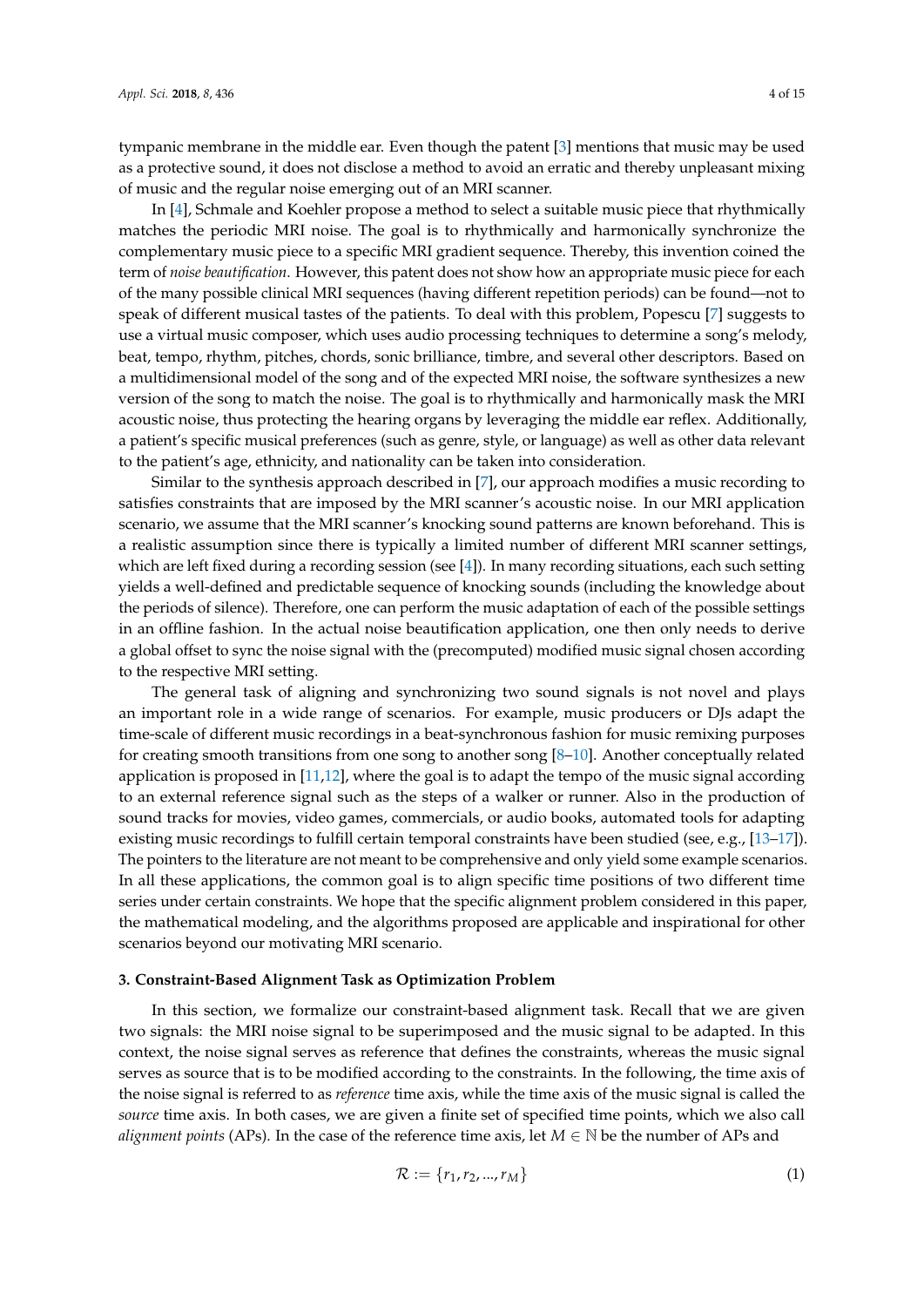be the set of APs with  $r_1 < r_2 < \ldots < r_M$ . Each  $r_m \in \mathbb{R}$  is given in seconds,  $m \in [1:M] := \{1, 2, ..., M\}$ . Similarly, in the case of the source time axis, let  $N \in \mathbb{N}$  be the number of APs and

$$
S := \{s_1, s_2, ..., s_N\}
$$
 (2)

be the set of APs with  $s_1 < s_2 < \ldots < s_N$ .

Based on these notions, our overall goal is to temporally modify the source signal such that the reference APs are superimposed by suitable source APs. To model an alignment between reference and source APs, we introduce a *mapping function*

$$
\varphi : \mathcal{R} \to \mathcal{S} \tag{3}
$$

which assigns a source AP  $\varphi(r_m) \in S$  to each of the reference APs  $r_m \in \mathcal{R}$ ,  $m \in [1 : M]$ . Furthermore, when modifying the source signal, we only want to apply local time-scale modifications where the temporal order of time events is preserved. Therefore, we require a *monotonicity condition* expressed by

<span id="page-4-0"></span>
$$
\varphi(r_m) < \varphi(r_{m+1}) \tag{4}
$$

for  $m \in [1 : M - 1]$ . In the following we say that a mapping function is *valid* if it fulfills the monotonicity condition of Equation [\(4\)](#page-4-0). As indicated by Figure [2,](#page-5-1) there are many possible valid mapping functions. More precisely, the number of valid mapping functions is  $\binom{N}{M}$ . This leads to the questions which of these mapping functions are "suitable" and how to find them.

In our application scenario, we want to temporally modify the source signal by applying non-linear TSM. In the case of a music signal with a more or less steady beat, a global change in tempo may be acceptable. However, strong local changes in the tempo may result in an unrhythmical, thus unpleasant version. Motivated by this observation, we are looking for mapping functions with as little as possible local fluctuations. Intuitively, we model this requirement by introducing an error measure that depends on second-order derivatives. Based on the discrete nature of our mapping problem, we define an error function  $\epsilon(\varphi)$  for a given valid mapping function  $\varphi$  as follows:

<span id="page-4-1"></span>
$$
\delta_1(r_m) \quad := \quad \frac{\varphi(r_{m+1}) - \varphi(r_m)}{r_{m+1} - r_m} \quad \text{for} \quad m \in [1 : M - 1], \tag{5}
$$

$$
\delta_2(r_m) := \frac{\delta_1(r_{m+1}) - \delta_1(r_m)}{r_{m+1} - r_m} \quad \text{for} \quad m \in [1 : M - 2], \tag{6}
$$

$$
\epsilon(\varphi) \quad := \quad \sum_{m=1}^{M-2} |\delta_2(r_m)|. \tag{7}
$$

Obviously, there are many more ways to define suitable error measures, e.g., using the sum over squared *δ*2-values or the maximum over all *δ*2-values. The definition in Equation [\(7\)](#page-4-1) should be regarded as one possible choice; the subsequent considerations can be applied to other error measures as well. Figure [2](#page-5-1) illustrates the definition of our error measure by means of two examples. Based on the error measure, an *optimal* mapping function is defined to be

$$
\varphi^* := \operatorname{argmin} \left\{ \epsilon(\varphi) \mid \varphi \text{ is a valid mapping function} \right\}. \tag{8}
$$

Note that, in general, there may be more than one optimal valid mapping function.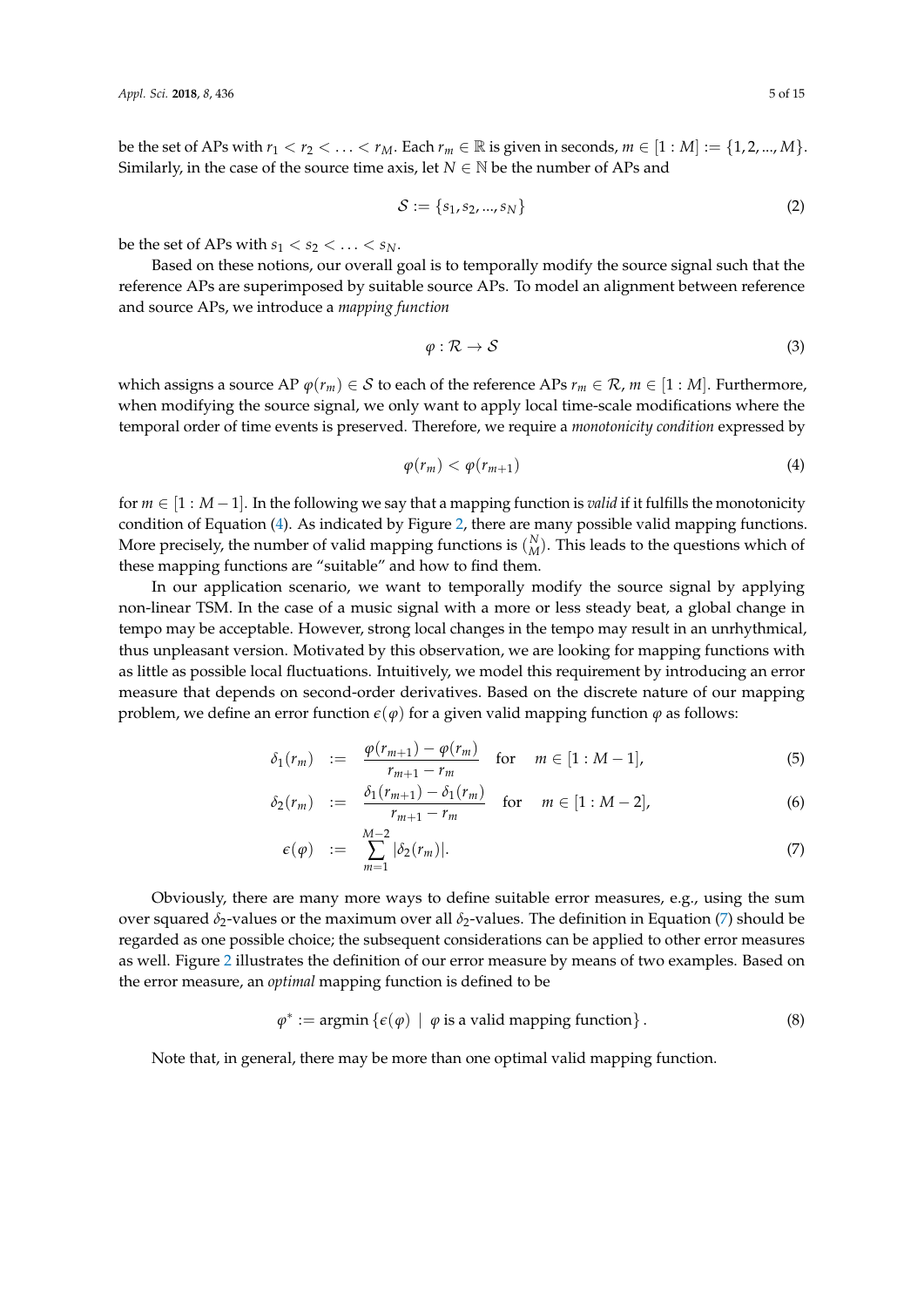<span id="page-5-1"></span>

**Figure 2.** Illustration of mapping functions and their error values. (**a**) Nonoptimal mapping function *ϕ*; **(b)** Optimal mapping function  $\varphi^*$ ; (c) Two-dimensional representation of  $\varphi$  and  $\varphi^*$ ; (d,e)  $\delta_1$ -values and  $\delta_2$ -values for  $\varphi$ ; (**f**,**g**)  $\delta_1$ -values and  $\delta_2$ -values for  $\varphi^*$ .

## <span id="page-5-0"></span>**4. Algorithms**

As said before, the number of valid mapping functions  $\varphi$  is  $\binom{N}{M}$ . This number explodes for increasing *N* and *M*. For example, for  $N = 50$  and  $M = 25$ , one obtains  $\binom{50}{25} \approx 1.3 \times 10^{14}$  possible functions. Therefore, a brute force algorithm to derive  $\varphi^*$  by simply trying out all valid mapping functions is generally computationally infeasible. In this section, we introduce a more efficient algorithm based on dynamic programming that computes  $\varphi^*$  in polynomial time requiring  $O(N^3M)$ operations (Section [4.1\)](#page-5-2). Since this algorithm is still too slow for large *N*, we describe an efficient greedy algorithm that only requires  $O(N)$  operations (Section [4.2\)](#page-7-0). However, this algorithm does generally not output an optimal mapping function, but only a coarse approximate solution. This approximation, as also shown in our experiments, may still be useful under specific assumptions that are motivated by our application scenario.

## <span id="page-5-2"></span>*4.1. DP-Based Algorithm*

In our first approach, we introduce an algorithm for computing an optimal mapping function using dynamic programming (DP)—an algorithmic paradigm that breaks down a problem into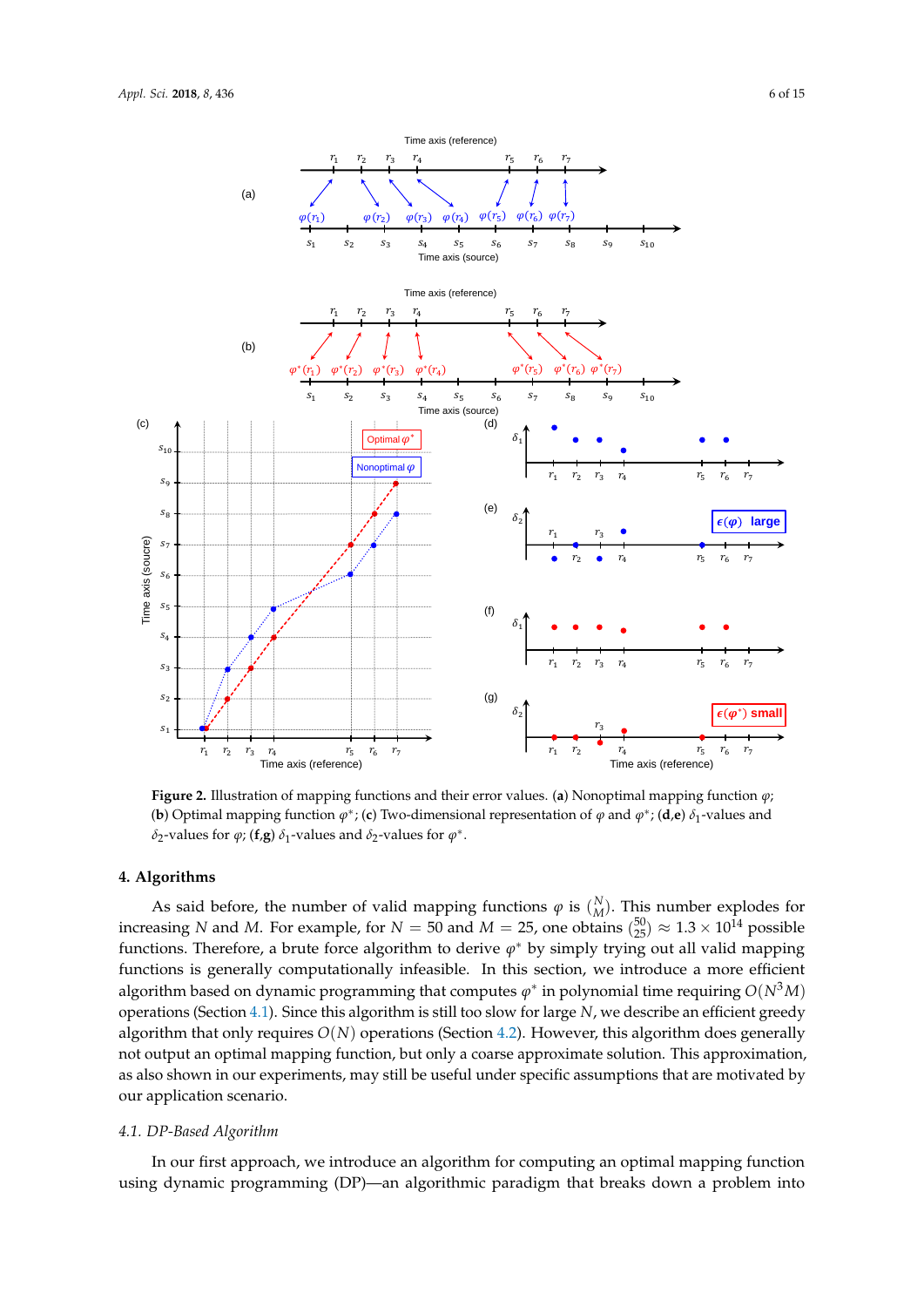simpler subproblems in a recursive manner [\[18\]](#page-14-4). Let  $\varphi$  be a valid mapping function. Recall from Equation [\(7\)](#page-4-1) that, for computing the error measure  $\varepsilon(\varphi)$ , we need second-order differences  $\delta_2(r_m)$ based on the triples  $(r_m,r_{m+1},r_{m+2})\in\mathcal{R}^3$  and  $(\varphi(r_m),\varphi(r_{m+1}),\varphi(r_{m+2}))\in\mathcal{S}^3$ ,  $m\in[1:M-2].$  In our optimization procedure, we consider all possible source triples that may occur in combination with a reference triple. In the following, we specify a source triple by a 3-element ordered subset of  $S$  with strictly increasing elements:

$$
\gamma = (\gamma(1), \gamma(2), \gamma(3)) \in \mathcal{S}^3 \quad \text{with } \gamma(1) < \gamma(2) < \gamma(3). \tag{9}
$$

Let  $L = \binom{N}{3}$  be the number and  $(\gamma_1, \gamma_2, ..., \gamma_L)$  the list of all such source triples, where the triples are sorted in lexicographically increasing order, i.e., starting with  $\gamma_1 = (s_1, s_2, s_3)$  and ending with  $\gamma_L = (s_{N-2}, s_{N-1}, s_N)$ . We say that a family consisting of *M* − 2 source triples specified by a list

$$
(\ell_1, \ell_2, \dots, \ell_{M-2}) \quad \text{with} \quad 1 \le \ell_1 < \ell_2 < \dots < \ell_{M-2} \le L \tag{10}
$$

is *valid* if two subsequent source triples overlap in two points:

$$
\gamma_{\ell_m}(2) = \gamma_{\ell_{m+1}}(1) \quad \text{and} \quad \gamma_{\ell_m}(3) = \gamma_{\ell_{m+1}}(2) \quad \text{for } m \in [1 : M - 3]. \tag{11}
$$

Such a valid family obviously defines a valid mapping function  $\varphi$  by setting:

$$
\varphi(r_m) = \begin{cases}\ns_n \text{ with } n = \gamma_{\ell_m}(1), & \text{for } m \in [1 : M - 2], \\
s_n \text{ with } n = \gamma_{\ell_{M-2}}(2), & \text{for } m = M - 1, \\
s_n \text{ with } n = \gamma_{\ell_{M-2}}(3), & \text{for } m = M.\n\end{cases}
$$
\n(12)

Vice versa, each valid mapping function  $\varphi$  yields a valid family of source triples given by  $(\varphi(r_m), \varphi(r_{m+1}), \varphi(r_{m+2})) \in S^3$  for  $m \in [1 : M - 2]$ . In other words, there is a one-to-one correspondence between valid mapping functions and valid families of source triples having size *M* − 2.

Given a reference triple  $(r_m, r_{m+1}, r_{m+2})$  for  $m \in [1 : M - 2]$  and a source triple  $\gamma_\ell$  for  $\ell \in [1 : L]$ , we define, similar to Equation [\(6\)](#page-4-1), the second-order difference

$$
\delta_2(\ell, m) := \frac{1}{r_{m+1} - r_m} \left( \frac{\gamma_{\ell}(3) - \gamma_{\ell}(2)}{r_{m+2} - r_{m+1}} - \frac{\gamma_{\ell}(2) - \gamma_{\ell}(1)}{r_{m+1} - r_m} \right).
$$
(13)

Furthermore, we define

$$
\epsilon((\ell_1,\ell_2,\ldots,\ell_m)) := \sum_{k=1}^m |\delta_2(\ell_k,k)| \tag{14}
$$

for any valid family, specified by  $(\ell_1, \ell_2, \ldots, \ell_m)$ , of size  $m \in [M-2]$ . Obviously, for a family of size  $m = M - 2$ , this definition leads to the same error measure as defined in Equation [\(7\)](#page-4-1).

With these definitions at hand, we now describe our DP-based algorithm for computing an optimal valid mapping function or, equivalently, an optimal family of source triples of size *M* − 2. To this end, we consider the following subproblem for each  $m \in [M-2]$  and  $\ell \in [1:L]$ :

<span id="page-6-0"></span>
$$
\mathbf{D}(\ell,m) := \min \left\{ \epsilon((\ell_1,\ell_2,\ldots,\ell_m)) \mid (\ell_1,\ell_2,\ldots,\ell_m) \text{ is valid and } \ell_m = \ell \right\}. \tag{15}
$$

In other words,  $\mathbf{D}(\ell, m)$  yields the minimal error for mapping the first *m* reference APs  $r_1, r_2, \ldots, r_m$ to source APs using a valid mapping function with the additional constraint that the last triple is given by *γ*ℓ . In the case that such a mapping function does not exist (i.e., that the set in Equation [\(15\)](#page-6-0) is empty), we set  $\mathbf{D}(\ell,m):=\infty.$  The matrix  $\mathbf{D}\in\mathbb{R}^{L\times{(M-2)}}$  can be computed recursively in a columnwise fashion. For  $m = 1$ , one has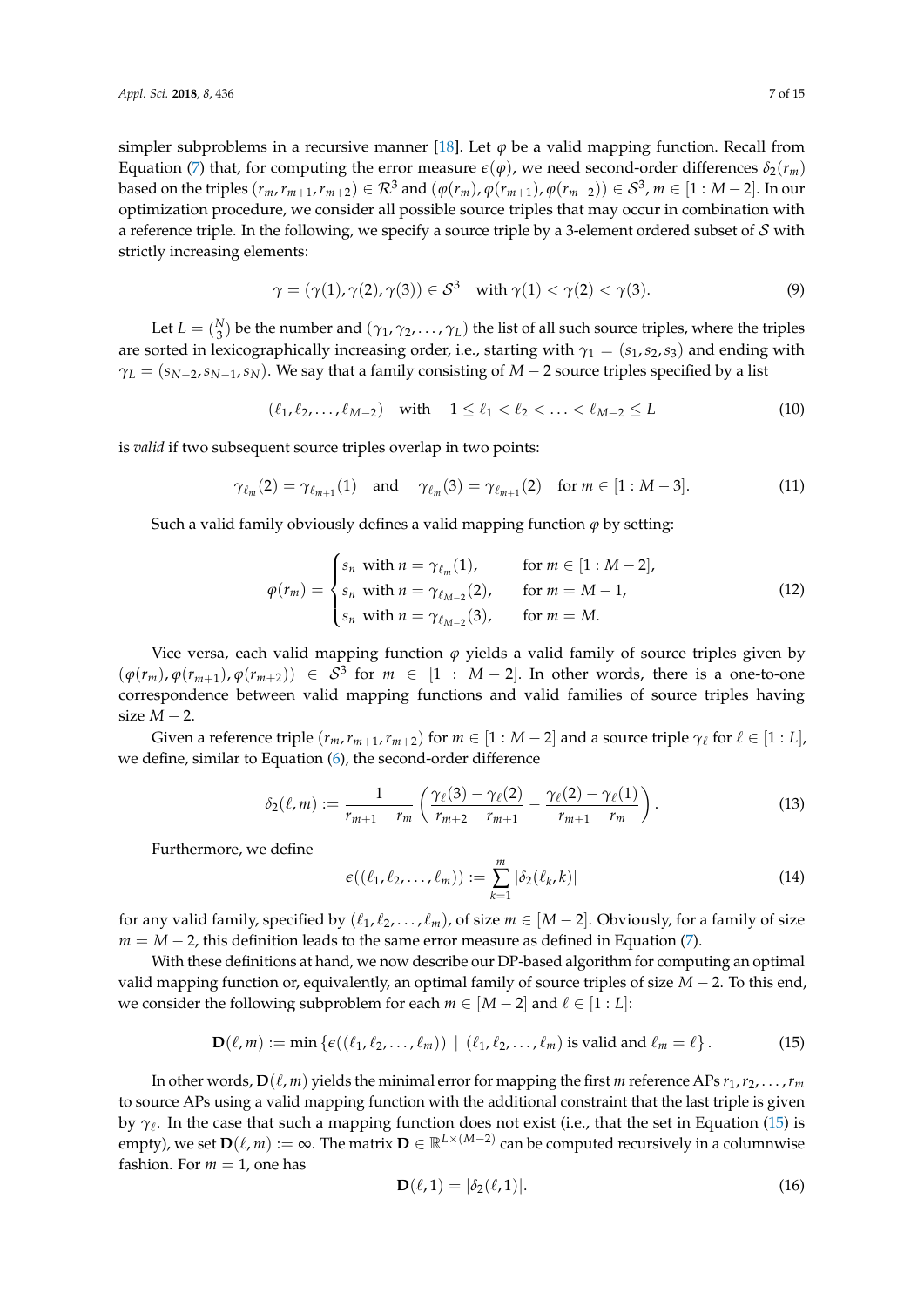Furthermore, for  $m = 2, ..., M - 2$  one can compute  $D(\ell, m)$  as follows:

<span id="page-7-1"></span>
$$
\mathbf{D}(\ell,m) = |\delta_2(\ell,m)| + \min \left\{ \mathbf{D}(k,m-1) \mid k \in [1:L] \text{ with } \gamma_k(2) = \gamma_\ell(1) \text{ and } \gamma_k(3) = \gamma_\ell(2) \right\}, \tag{17}
$$

where the minimum over an empty set is again defined to be infinite.

From the matrix **D** one can obtain the minimal error of a valid source triple family of size *M* − 2 or, equivalently, the minimal error of an optimal valid mapping function  $\varphi^*$ , by looking at the minimal value of the last column (specified by  $m = M - 2$ ) of **D**:

$$
\epsilon(\varphi^*) = \min\left\{ \mathbf{D}(\ell, M-2) \mid \ell \in [1:L] \right\}.
$$
 (18)

Starting with the triple *γ*ℓ*M*−<sup>2</sup> defined by

$$
\ell_{M-2} := \operatorname{argmin} \{ \mathbf{D}(\ell, M-2) \mid \ell \in [1:L] \},\tag{19}
$$

one can iteratively obtain  $\gamma_{\ell_{M-3}}, \ldots, \gamma_{\ell_1}$  by backtracking the minimizing indices in Equation [\(15\)](#page-6-0) for *m* = *M* − 3, *M* − 4, . . . , 1. Since this backtracking step is a standard approach in DP, we do not discuss here in this paper, but refer to the literature (e.g., [\[18\]](#page-14-4)) for details.

Using suitable data structures in the minimization of Equation [\(17\)](#page-7-1), the overall algorithmic complexity of our algorithm is determined by the size of the matrix **D**, which is  $O(LM) = O(N<sup>3</sup>M)$ . For  $N=50$  and  $M=25$ , for example, the number of operations is in the order of  $50^3\times25\approx3\times10^6$ , compared to  $\binom{50}{25} \approx 1.3 \times 10^{14}$  using a brute force algorithm. Still, for large *N* and *M*, this algorithm may be too slow for real-world applications. One possible strategy is to apply a multi-stage approach, where, in the first stage, a coarse mapping is computed efficiently, e.g., using a greedy strategy based on suitable heuristics. This coarse mapping can then be further "refined" by applying the DP-based approach only locally. Similar approaches have been successfully used for time alignment approaches based on dynamic time warping (see, e.g., [\[19\]](#page-14-5), Chapter 4).

## <span id="page-7-0"></span>*4.2. Greedy Algorithm*

We now introduce an efficient greedy algorithm for finding an approximate solution for our mapping problem. This algorithm makes strong assumptions (motivated by our MRI noise beautification scenario) on how the reference and source APs are distributed over time. In our application, the reference APs  $\mathcal{R} = \{r_1, r_2, ..., r_M\}$  (corresponding to the MRI scanner's knocking sounds) are typically spaced in a locally periodic fashion for most of the time. Similarly, the same holds for the source APs  $S = \{s_1, s_2, ..., s_N\}$  (corresponding to the beats of the music). In other words, there are positive numbers  $\Delta^\mathcal{R}$  ,  $\Delta^\mathcal{S}\in\mathbb{R}$  such that

$$
r_{m+1} - r_m \approx \Delta^{\mathcal{R}} \quad \text{and} \quad s_{n+1} - s_n \approx \Delta^{\mathcal{S}} \tag{20}
$$

for most of the  $m \in [1 : M - 1]$  and  $n \in [1 : N - 1]$ , respectively. Based on this assumption, we define a global scaling factor

<span id="page-7-2"></span>
$$
\sigma := \frac{\Delta^{\mathcal{R}}}{\Delta^{\mathcal{S}}}.\tag{21}
$$

Furthermore, we assume that the mapping for the first reference AP  $r_1$  is known and equals  $s_{n_1} \in \mathcal{S}$  for some  $n_1 \in [1:N]$ . The scaling factor  $\sigma$  and source AP  $s_{n_1}$  are used to globally normalize and rescale the source APs:

$$
\tilde{s}_n := \sigma \cdot (s_n - s_{n_1}) + r_1. \tag{22}
$$

for  $n \in [1:N]$ . Defining  $\varphi(r_1) := s_{n_1}$ , we step through the reference APs and iteratively define  $\varphi(r_m)$  for *m* = 2,3,..., *M*. Assuming that  $\varphi(r_{m-1}) = s_{n_{m-1}}$  for some  $n_{m-1} ∈ [1 : N]$ , we define  $\varphi(r_m) := s_{n_m}$  with

<span id="page-7-3"></span>
$$
n_m := \operatorname{argmin} \{|r_m - \tilde{s}_n| \mid n \in [n_{m-1} + 1 : N] \}.
$$
 (23)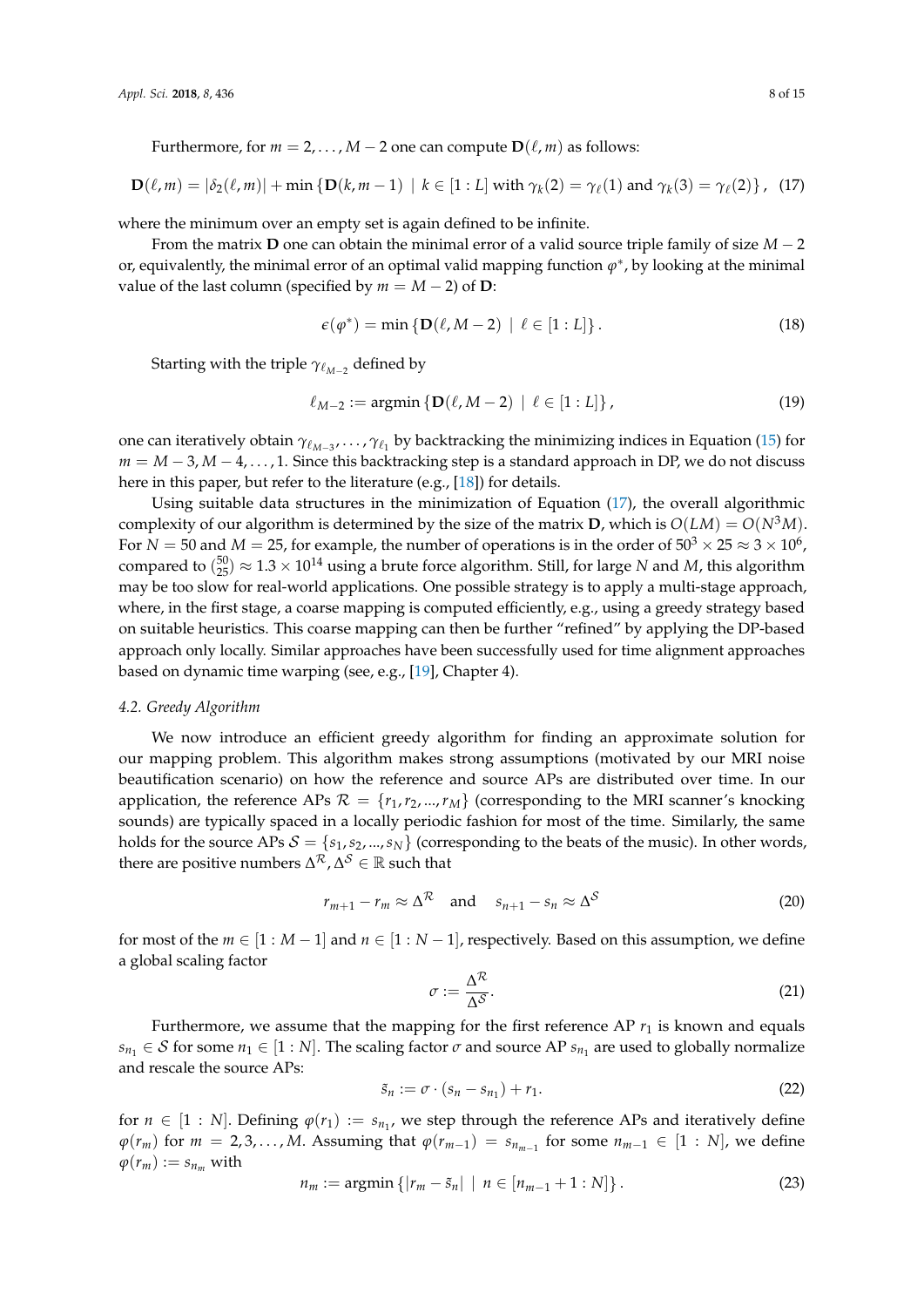Note that the condition  $n_m > n_{m-1}$  ensures the monotonicity condition of  $\varphi$ . Furthermore, note that the greedy algorithm only yields a mapping function if  $n_m < N$  for all  $m \in [1 : M - 1]$ . This is typically the case when the number *N* of source APs is much larger then the number *M* of reference APs.

Intuitively speaking, using the globally scaled version of source APs (as defined in Equation [\(21\)](#page-7-2)) compensates for "tempo differences" between the reference MRI signal and the source music signal. Furthermore, the minimization in Equation [\(23\)](#page-7-3) compensates for small local deviations between reference and source APs. In regions of periodically spaced reference APs (with period  $\Delta^\mathcal{R}$ ) and source APs (with period  $\Delta^{\mathcal{S}}$ ), the second-order differences in the resulting mapping is close to zero for most of the time, thus resulting in a low error. Also, this holds if differences between subsequent APs are integer multiples of ∆<sup>R</sup> and ∆<sup>S</sup>, respectively. Only if there are many local irregularities in the reference or the source, the resulting mapping may yield a poor approximation of the optimal solution. Finally, note that the proposed greedy strategy may be locally refined by the DP-based approach as discussed at the end of Section [4.1.](#page-5-2)

#### <span id="page-8-0"></span>**5. Adaption Using Time-Scale Modification (TSM)**

We now describe how we apply time-scale modification (TSM) to adapt the source signal to run synchronously along the reference signal. As described in the introduction, TSM is a procedure for modifying the duration of a given audio signal while preserving other properties such as pitch and timbre. In a typical TSM approach, the input signal is decomposed into short *frames* of a fixed length, typically in the range of 50 to 100 milliseconds. The frames are then relocated on the time axis to achieve the actual time-scale modification, while, at the same time, preserving the signal's pitch (see [\[20\]](#page-14-6) for an overview).

Many TSM algorithms allow for stretching or compressing the signal by a constant factor. In our scenario, however, the time axis needs to be modified in a non-linear fashion. Such a non-linear modification can be formally described by a *time-stretch function*, which is a strictly monotonously increasing function  $\tau : \mathbb{R} \to \mathbb{R}$  yielding a continuous mapping between input time points (given in seconds) and output time points. Based on such a continuous time-stretch function *τ*, as described in [\[20\]](#page-14-6), one can convert basically all frame-based global TSM procedures into non-linear versions. The main idea of the conversion is to fix an equidistant time grid for synthesis frame positions that will be used to generate the output signal. Then, for every grid point, the inverse of *τ* is used to identify an analysis frame position of the input signal. Finally, these non-linearly spaced analysis frames are used as linearly spaced synthesis frames to construct a modified signal that has the desired local tempo changes. For details, we refer to [\[20\]](#page-14-6).

In our scenario, the source signal serves as input signal that needs to be modified. Recall that a valid mapping function  $\varphi$  defines a mapping between reference APs  $r_m$  and source APs  $\varphi(r_m)$ , *m* ∈ [1 : *M*]. We use this mapping to define the pairs  $(\varphi(r_m), r_m) \in S \times R$ , which we call *anchor points* (see Figure [3a](#page-9-1)). Based on these anchor points, we define a time-stretch function *τ* within the intervall [*ϕ*(*r*1), *ϕ*(*rM*)] by applying linear interpolation between these anchor points (see Figure [3b](#page-9-1)). Finally, one can extend *τ* to the left of  $\varphi(r_1)$  and to the right of  $\varphi(r_M)$  in a linear fashion with a slop as defined for the subsequent and previous interval, respectively. Based on this time-stretch function *τ*, one can then apply a non-linear TSM procedure as described in the previous paragraph to modify the source signal. In the resulting time axis of the output signal, the mapped source APs are now in sync with the reference APs (see Figure [3c](#page-9-1)).

As summarized in [\[20\]](#page-14-6), there are different types of frame-based TSM procedures including the waveform similarity overlap-add (WSOLA) approach [\[21\]](#page-14-7) or the phase vocoder (PV) approach [\[22–](#page-14-8)[24\]](#page-14-9). Some of the procedures are designed to preserve the perceptual quality of harmonic signal components, while introducing undesired artifacts in the presence of sudden transient-like signal components. Other TSM procedures can better preserve the sharpness of percussive elements, while having problems in preserving the characteristics of harmonic passages. To reduce unwanted artifacts on both sides,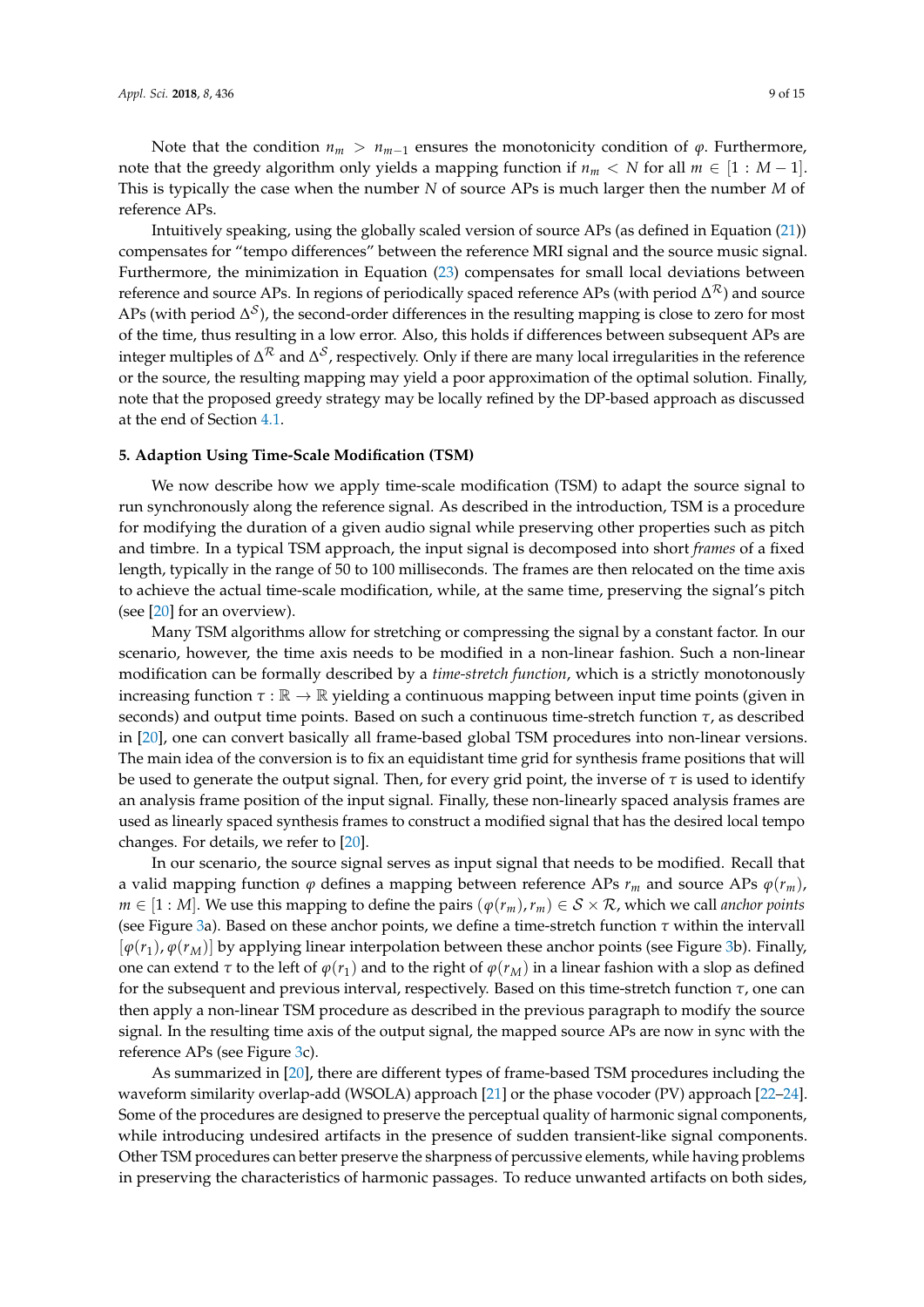we use the combined TSM procedure introduced in [\[25\]](#page-14-10). The idea is to first separate the input signal into a harmonic and a percussive component, then to process each component with a different TSM procedure that preserves its respective characteristics, and finally to generate the output signal by superimposing the processed harmonic and percussive component. For our experiments, we used a publicly available MATLAB implementation of this combined TSM procedure contained in the TSM toolbox [\[26\]](#page-14-11) [\(https://www.audiolabs-erlangen.de/resources/MIR/TSMtoolbox\)](https://www.audiolabs-erlangen.de/resources/MIR/TSMtoolbox).

<span id="page-9-1"></span>

**Figure 3.** Computation and application of a time-stretch function *τ*. (**a**) Definition of anchor points based on a valid mapping function *ϕ*; (**b**) Definition of time-stretch function *τ* based on anchor points; (**c**) Time axis with source APs after applying the time-stretch function *τ*.

## <span id="page-9-0"></span>**6. Experiments**

To illustrate the outcome of our noise beautification approach, we now report on experiments based on reference and source signals of various types and complexity. To make the results audible and comprehensible for the reader, the original signals as well as the experimental results have been made publicly available on the website: [https://www.audiolabs-erlangen.de/resources/MIR/2018-MRI-](https://www.audiolabs-erlangen.de/resources/MIR/2018-MRI-NoiseBeauty)[NoiseBeauty,](https://www.audiolabs-erlangen.de/resources/MIR/2018-MRI-NoiseBeauty) under a suitable Creative Commons license. The reference signals include recordings of four representative MRI noise signals, everyday noise, as well as synthetically generated pulse click tracks. An overview of these reference signals along with a short description and identifiers can be found in Table [1.](#page-10-0) For example, the signal R-MRI-06 is an MRI signal that consists of periodically spaced knocking sounds interleaved with periods of silence (see Figure 6a). As for the source signals, we used four music signals of different genre. Table [2](#page-10-1) yields a description of these music recordings.

In a preprocessing step, we determined suitable APs for all reference and source signals. To this end, we applied automated onset and pulse tracking procedures as described in [\[27\]](#page-14-12) (Chapter 6). As for the reference signals, a simple onset detector (see, e.g., [\[28\]](#page-14-13)) was sufficient to determine the positions of the transient-like knocking or clicking noise sounds. These positions define the reference APs. As for the source signals, we first specified the rough tempo that corresponds to the metrical level (e.g., sixteenth, eighth, quarter, or half note level) to be considered. Figure [4](#page-10-2) illustrates this by means of the source signal S-Bach. Then, we applied the predominant pulse tracking procedure from [\[29\]](#page-14-14) to determine the positions of the pulses on that level. These positions define the source APs. In our experiments, we used implementations provided by the publicly available tempogram toolbox [\(https://www.audiolabs-erlangen.de/resources/MIR/tempogramtoolbox\)](https://www.audiolabs-erlangen.de/resources/MIR/tempogramtoolbox) (see [\[30\]](#page-14-15)) as well as a beat tracker by Dan Ellis [\(https://labrosa.ee.columbia.edu/projects/coversongs\)](https://labrosa.ee.columbia.edu/projects/coversongs) (see [\[31\]](#page-14-16)).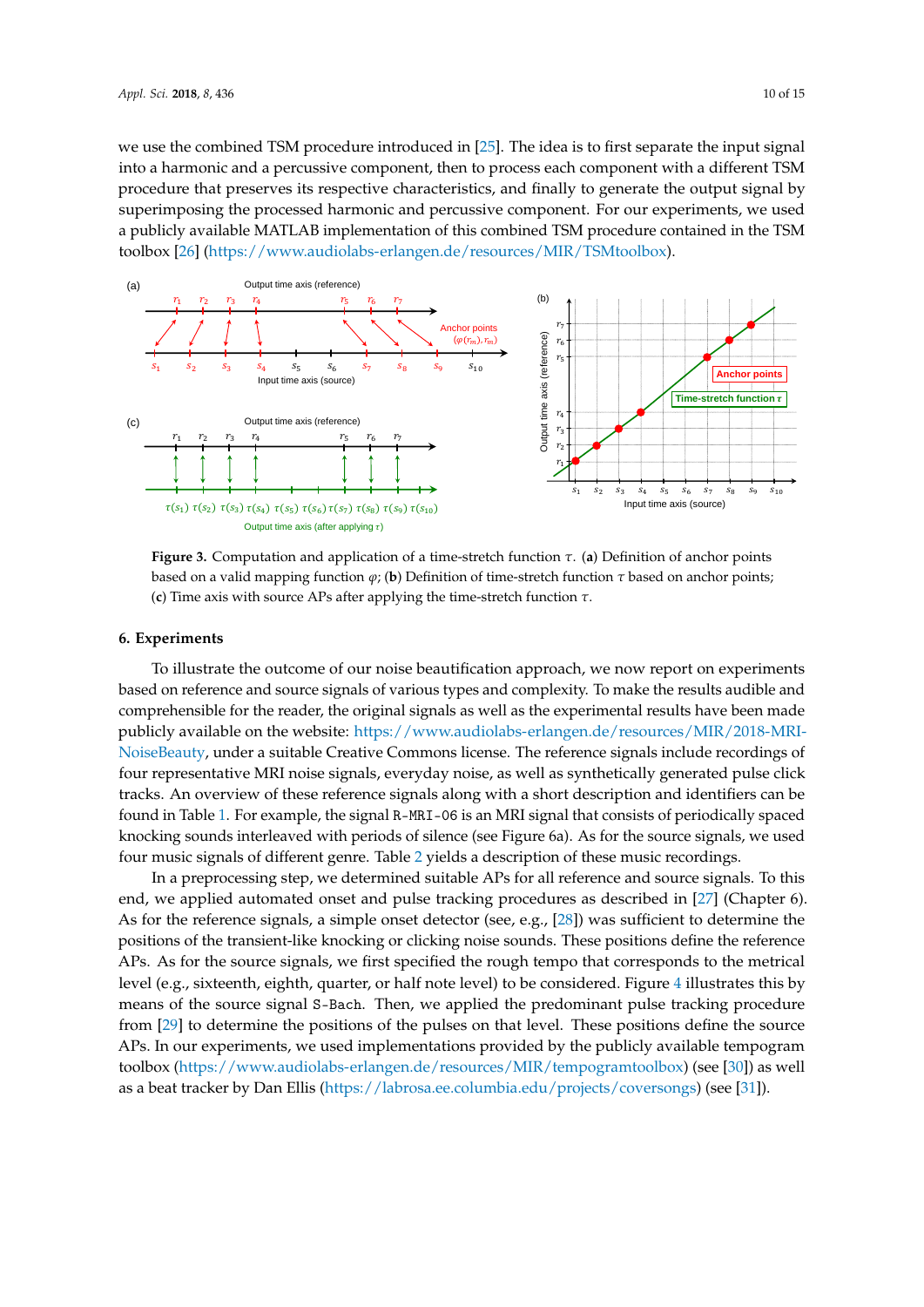<span id="page-10-0"></span>

| ID           | <b>Type</b> | Description                                                   | Tempo (BPM)           | Length (s) |
|--------------|-------------|---------------------------------------------------------------|-----------------------|------------|
| $R-MRI-06$   | MRI         | Locally periodic pulse sound interrupted by longer gaps, with | 267                   | 18.1       |
|              |             | additional tick sounds                                        |                       |            |
| $R-MRI-12$   | MRI         | Periodic pulse sound                                          | 250                   | 18.1       |
| $R-MRI-20$   | MRI         | Periodic knocking sound                                       | 240                   | 17.7       |
| $R-MRI-24$   | MRI         | Locally periodic pulse sound interrupted by short gaps        | 367                   | 18.0       |
| R-RW-Heart   | Real world  | Heartbeat sound                                               | 200                   | 21.6       |
| R-RW-Snore   | Real world  | Snoring sound                                                 | 16                    | 62.1       |
| R-RW-Train   | Real world  | Sound of an accelerating steam train                          | $190 \rightarrow 285$ | 20.0       |
| R-RW-Water   | Real world  | Tap dripping sound                                            | 99                    | 18.4       |
| R-Syn-Co     | Synthetic   | Click track with constant tempo                               | 150                   | 30.0       |
| R-Syn-CoGa   | Synthetic   | As R-Syn-CoGa with longer gaps                                | 150                   | 30.0       |
| R-Syn-CoIrGa | Synthetic   | As R-Syn-CoGa with local irregularities                       | 150                   | 30.0       |
| $R-Syn-In$   | Synthetic   | Click track with increasing tempo                             | $78 \rightarrow 450$  | 18.7       |
| R-Syn-InGa   | Synthetic   | As R-Syn-In with longer gaps                                  | $78 \rightarrow 450$  | 18.7       |
| R-Syn-InIrGa | Synthetic   | As R-Syn-InIrGa with local irregularities                     | $78 \rightarrow 429$  | 18.7       |
| R-Syn-Ra     | Synthetic   | Click track with random distances                             |                       | 30.0       |
| R-Syn-RaGa   | Synthetic   | As R-Syn-Ra with longer gaps                                  |                       | 30.0       |

| Table 1. Reference (noise) signals used in our experiments. |  |  |  |  |  |
|-------------------------------------------------------------|--|--|--|--|--|
|-------------------------------------------------------------|--|--|--|--|--|

|  |  |  | Table 2. Source (music) signals used in our experiments. |
|--|--|--|----------------------------------------------------------|
|  |  |  |                                                          |
|  |  |  |                                                          |

<span id="page-10-2"></span><span id="page-10-1"></span>

| ID        | Tvpe  | Description                                                               | Tempo (BPM) Length (s) |       |
|-----------|-------|---------------------------------------------------------------------------|------------------------|-------|
| S-Bach    |       | Music J. S. Bach: Prelude in C Major BWV 846 (performed by Kevin MacLeod) | 200 (sixteenth)        | 178.7 |
| S-Broke   | Music | Broke For Free: Something Elated                                          | $176$ (eighth)         | 234.7 |
|           |       | S-Fandango Music The Freak Fandango Orchestra: Requiem for a Fish         | 139 (quarter)          | 220.7 |
| S-Silence | Music | Silence Is Sexy: Holiday (instrumental version)                           | 68 (quarter)           | 274.6 |



**Figure 4.** Illustration of different pulse levels for the source signal S-Bach. (**a**) Music score of the beginning; (**b**) Audio recording; (**c**) Sixteenth note pulse level; (**d**) Eighth note pulse level; (**e**) Quarter note pulse level; (**f**) Half note pulse level.

Based on the reference APs of a noise signal and the source APs of a music signal, we then applied the DP-based algorithm (see Section [4.1\)](#page-5-2) as well as the greedy algorithm (see Section [4.2\)](#page-7-0) to determine a mapping function. Subsequently, we utilized the procedure from Section [5](#page-8-0) to temporally adapt the source signal to run synchronously to the reference signal. Finally, we generated an audio file, where we superimposed the original reference signal with the modified source signal. This audio file represents our final output. To evaluate the result, we also visualized the positions of the reference APs and of the modified source APs as in Figure [1d](#page-2-1). The visualization along with the audio file was then integrated into an interactive website using the trackswitch. js framework [\[32\]](#page-14-17) [\(https://](https://audiolabs.github.io/trackswitch.js) [audiolabs.github.io/trackswitch.js\)](https://audiolabs.github.io/trackswitch.js). Providing switching and playback functionalities for the audio files while synchronously indicating the playback position within the visualizations, this website allows for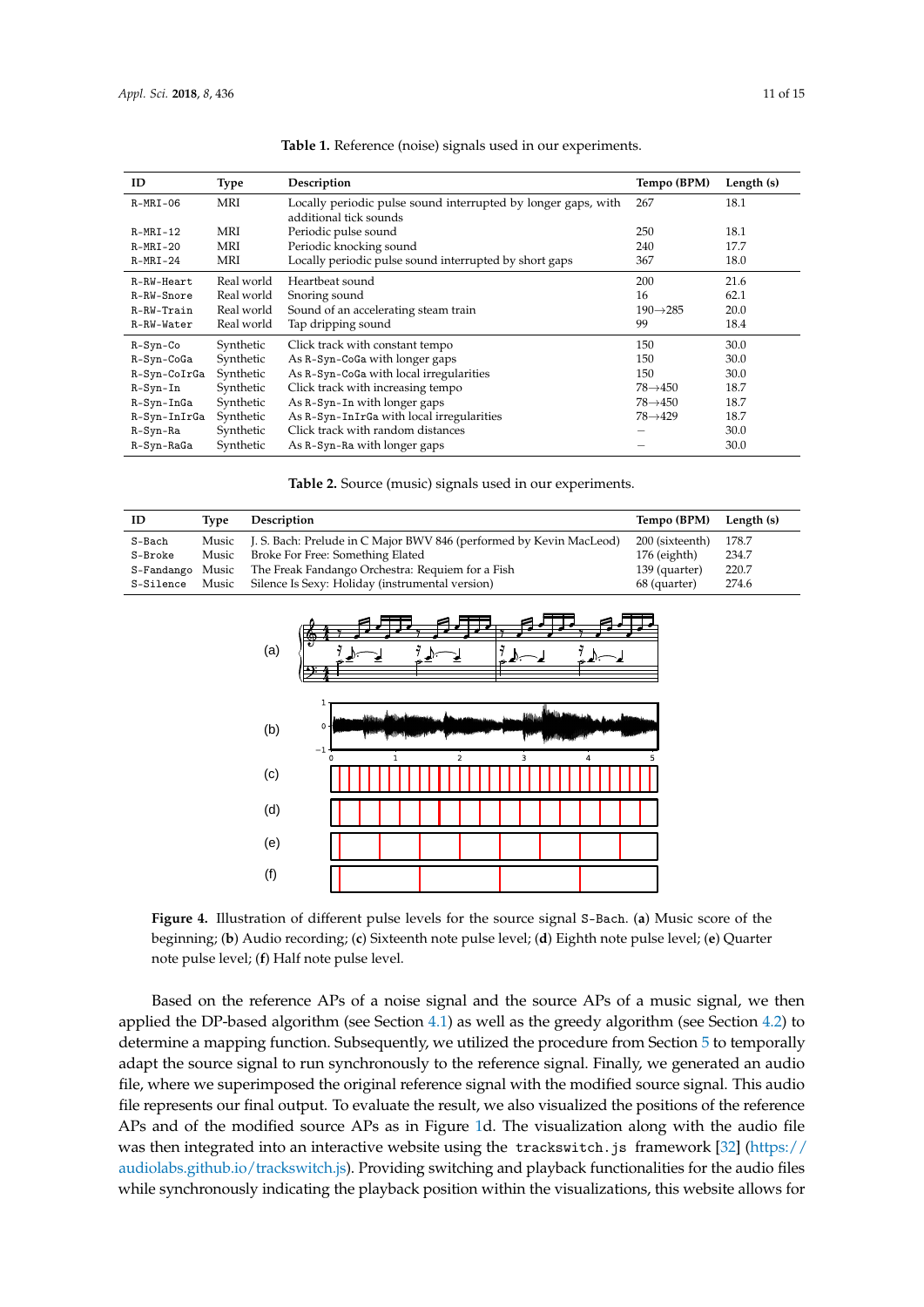<span id="page-11-0"></span>understanding, navigating, and evaluating the results of our noise beautification approach (see Figure [5\)](#page-11-0). In particular, the balance between the reference signal and the modified source signal can be adjusted by a scroll bar. Furthermore, the output of the DP-based and greedy approach can be easily compared by the switching functionality.



**Figure 5.** Illustration of the interactive website for a toy example.

On the website [\(https://www.audiolabs-erlangen.de/resources/MIR/2018-MRI-NoiseBeauty\)](https://www.audiolabs-erlangen.de/resources/MIR/2018-MRI-NoiseBeauty) mentioned above, one can find the output for all combinations consisting of a reference signal (Table [1\)](#page-10-0) and a source signal (Table [2\)](#page-10-1). Rather than presenting a full-fledged working system for the MRI noise beautification application, these examples indicate the behavior of our approach for different types of noise and music signals. The proof for the actual usability in a real MRI scanning session and the patients' acceptance of such a system under the various constraints of a real medical examination is beyond the scope of this paper. However, we hope that the techniques proposed are useful for the design of such systems.

We conclude this section by having a closer look at some representative examples and report on some of our observations when conducting informal listening tests (see Figure [6\)](#page-12-0). We start with the MRI noise signal R-MRI-06, which also served as a motivating example throughout the paper. This signal consists of periodically spaced knocking sounds at a rate of 4–5 beats per second (corresponding to a tempo of about 267 BPM), which are interleaved with periods of silence (see Figure [6a](#page-12-0)). In the figure, the recording S-Bach (Prelude in C Major by J. S. Bach, see Figure [4\)](#page-10-2) was used as source signal using the sixteenth-note pulse level (having a tempo of about 200 BPM at that level) to define the source APs. As shown by Figure [6a](#page-12-0), the reference APs were matched to source APs, while the periods of silence in the reference signal R-MRI-06 were filled without introducing local temporal distortions in the modified source signal. When listening to the superposition of the noise signal and the adaptive music signal, no major artifacts can be noticed in the music.

A similar example is shown in Figure [6b](#page-12-0). While the pulse trains of the noise signal R-MRI-24 are spaced again in a locally periodic fashion, the periods of silence between these pulse trains occur in a more irregular fashion. Still our approach is capable of mapping the eighth-note pulse grid of the music signal S-Fandango to superimpose the knocking sounds of the MRI signal without introducing too much local distortions in the music. Besides the temporal adjustment, the selection of suitable music pieces serving as source signals is also crucial in a noise beautification scenario. In particular, the selection may be based on a patient's personal taste or on perceptual criteria. For example, the Balkan rock music piece S-Fandango may be more suitable to blend with the knocking sounds produced by the MRI scanner than the piano piece by Bach. When selecting a piece of music, aspects such as harmony or timbre are important cues to blend the noise and music signal [\[4,](#page-13-2)[7\]](#page-13-5). Also, higher-level temporal structures (e.g., the meter or regularly recurring patterns such as a riff) and boundaries between musical parts may be considered as additional constraints in the mapping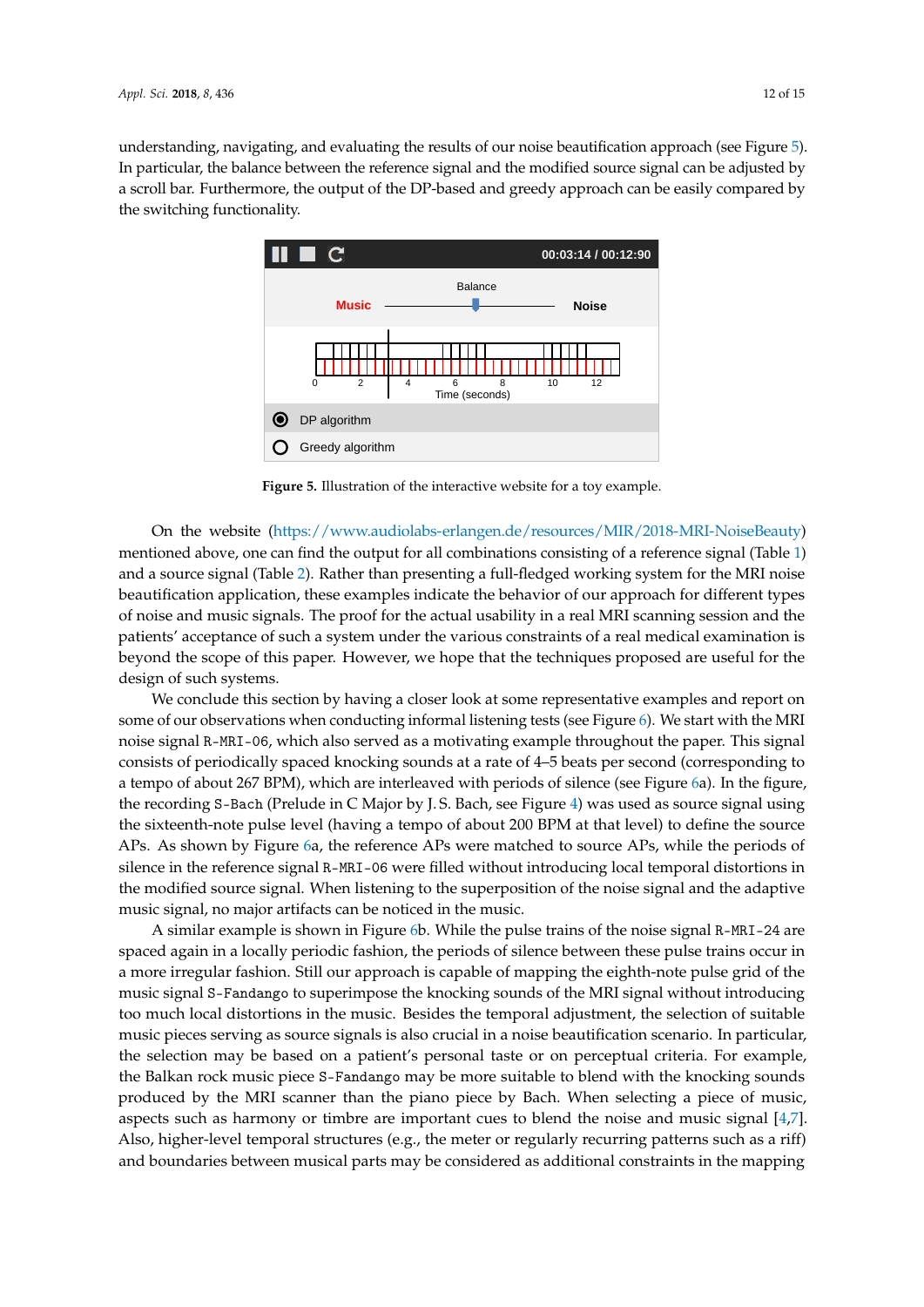<span id="page-12-0"></span>process. Incorporating such cues into the music selection, mapping, and adaption processes constitutes interesting research directions.



**Figure 6.** Representative results for some real-world and synthetic noise signals. In each of the subfigures, the upper part (dark vertical lines) indicates the positions of the reference APs (noise signal) and the lower part the positions of the source APs after the adaption (modified music signal). (**a**) Reference R-MRI-06, source S-Bach; (**b**) Reference R-MRI-24, source S-Fandango; (**c**) Reference R-RW-Heart, source S-Bach; (**d**) Reference R-Syn-In, source S-Silence (using the greedy strategy); (**e**) Reference R-Syn-In, source S-Silence (using the DP-based strategy).

As a third illustrative example, Figure [6c](#page-12-0) shows a heartbeat signal with the typical "lub-dub, lub-dub" patterns used that define the references APs. When using our DP-based mapping approach, the sixteenth-note pulse grid of the source signal S-Bach is nicely mapped onto these patterns, where every third pulse of the music falls into a period of silence (between a "dub" and the subsequent "lub"). This way, all the "lub-dub, lub-dub" reference APs are superimposed, while the music signal has a nearly constant tempo. Even though generally leading to similar results, local outliers occur more often for the greedy approach compared to the DP-based one. This is also illustrated when listening to the superimposed signals provided on our websites.

As a final example, we consider the synthetic noise signal R-Syn-In as reference signal, which consists of a click-track of increasing speed (starting with 78 BPM and ending with 450 BPM). Note that even though our mapping algorithms were designed to cope with locally periodic pulse tracks (as occurring in our MRI application), this non-periodic reference signal nicely illustrates the behavior of our approaches. The greedy strategy maps the source APs to the reference APs while trying to keep the overall musical pulse at a constant tempo. As a result, as illustrated by Figure [6d](#page-12-0), the gaps (of decreasing size) between subsequent references APs are filled with a decreasing number of source APs. Using our DP-based strategy yields the solution as shown in Figure [6e](#page-12-0). Here, the source APs are mapped to the reference APs also with increasing tempo, which minimizes the accumulated second order differences.

#### **7. Conclusions**

In this paper, we considered an application of various music processing techniques (including onset detection, pulse tracking, and time scale modification) to a concrete problem of practical relevance (MRI noise beautification). Our contribution was based on the general idea to play back suitably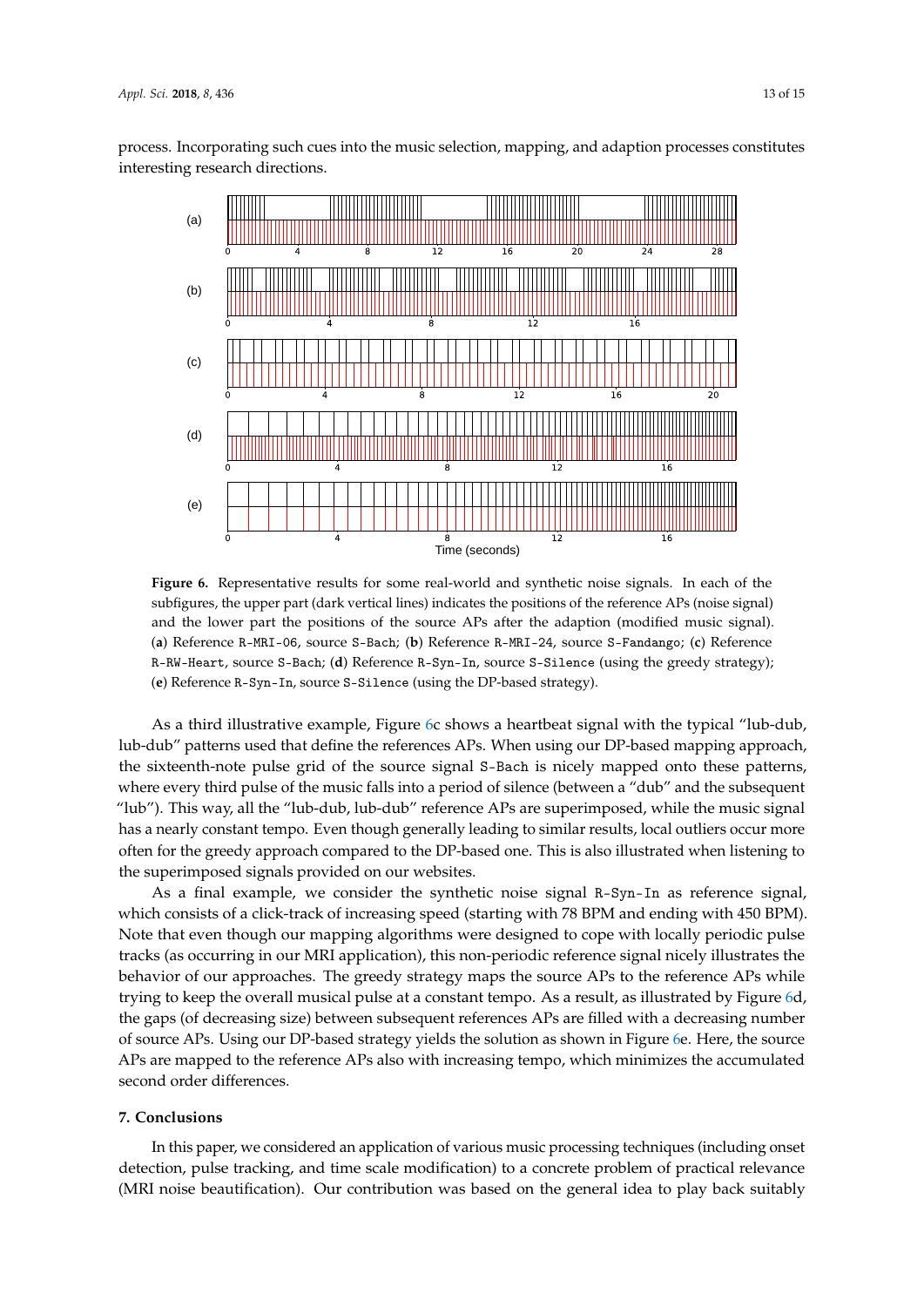adjusted ambient music to decrease a patient's discomfort when exposed to hammering acoustic noise during MRI scanning. In particular, this has led to an alignment problem with the objective to temporally modify a given music signal such that its beats are synchronized with the MRI scanner's knocking sound. As main technical contributions, we introduced an optimization problem that formalizes this constraint-based alignment task. Furthermore, we described two algorithmic approaches, one yielding an optimal solution and the other an approximate solution for our optimization problem. Furthermore, we showed how existing TSM algorithms can be applied in a non-linear fashion to modify the music signal according to the computed alignment. Finally, we discussed some experiments based on real-world and synthetic examples to indicate the potential of our approach. Of course, to demonstrate the practicability of our approach, one needs to test such techniques in real MRI scanning scenarios with real patients. This will require sophisticated and complex studies that are far beyond the scope of this paper. Rather than presenting a full-fledged working system, our general motivation for this paper was to introduce an application scenario of practical relevance and to show how this leads to new challenging algorithmic problems. In particular, we hope that our approach is inspirational for research in noise beautification beyond the considered MRI scenario.

**Acknowledgments:** The International Audio Laboratories Erlangen are a joint institution of the Friedrich-Alexander-Universität Erlangen-Nürnberg (FAU) and Fraunhofer Institut für Integrierte Schaltungen IIS. This work has been supported by the German Research Foundation (DFG MU 2686/12-1).

**Author Contributions:** All authors substantially contributed to this work. The application scenario was introduced by S. Popescu. M. Müller did most of the formalization of the problem and the writing of the paper. H. Hedwig did the algorithmic design. H. Hedwig and F. Zalkow implemented the approaches, conducted the experiments, and prepared the websites. All authors contributed to the didactical preparation of the material and helped with the writing of the paper.

**Conflicts of Interest:** The authors declare no conflict of interest.

## **References**

- <span id="page-13-0"></span>1. McRobbie, D.W.; Moore, E.A.; Graves, M.J.; Prince, M.R. (Eds.) *MRI from Picture to Proton*; Cambridge University Press: Cambridge, UK, 2003.
- <span id="page-13-1"></span>2. Nitz, W. Method for Operating a Magnetic Resonance Device Using a Gradient Pulse Sequence So That Two Impulses Combine to Form an Acoustic Harmonic So That Mechanical Noise Caused by the Gradient Pulses Is Reduced. DE 10043476A1/200. 2000. Available online: [https://register.dpma.de/DPMAregister/pat/](https://register.dpma.de/DPMAregister/pat/PatSchrifteneinsicht?docId=DE10043476A1) [PatSchrifteneinsicht?docId=DE10043476A1](https://register.dpma.de/DPMAregister/pat/PatSchrifteneinsicht?docId=DE10043476A1) (accessed on 12 March 2018).
- <span id="page-13-6"></span>3. Schreiber, A. Device for Protecting the Hearing From Loud MRT Sounds. DE10043476A1/2005. 2005. Available online: <https://register.dpma.de/DPMAregister/pat/PatSchrifteneinsicht?docId=DE102005000848B3> (accessed on 12 March 2018).
- <span id="page-13-2"></span>4. Schmale, I.; Koehler, T. Gradient Coil Noise Masking for Mpi Device. EP2313794A1. 2008. Available online: <https://patentscope.wipo.int/search/en/detail.jsf?docId=WO2010018534> (accessed on 12 March 2018).
- <span id="page-13-3"></span>5. Tsivian, M.; Qi, P.; Kimura, M.; Chen, V.H.; Chen, S.H.; Gan, T.J.; Polascik, T.J. The effect of noise-cancelling headphones or music on pain perception and anxiety in men undergoing transrectal prostate biopsy. *Urology* **2012**, *79*, 32–36.
- <span id="page-13-4"></span>6. Ko, C.H.; Chen, Y.Y.; Wu, K.T.; Wang, S.C.; Yang, J.F.; Lin, Y.Y.; Lin, C.I.; Kuo, H.J.; Dai, C.Y.; Hsieh, M.H. Effect of music on level of anxiety in patients undergoing colonoscopy without sedation. *J. Chin. Med. Assoc.* **2017**, *80*, 154–160.
- <span id="page-13-5"></span>7. Popescu, S. MR synchronous music. *J. Tech. Up2date #06* **2013**, doi:10.4421/PAPDEOTT001085.
- <span id="page-13-7"></span>8. Cliff, D. *Hang the DJ: Automatic Sequencing and Seamless Mixing of Dance-Music Tracks*; Technical Report; HP Laboratories: Bristol, UK, 2000.
- 9. Ishizaki, H.; Hoashi, K.; Takishima, Y. Full-automatic DJ mixing system with Optimal tempo adjustment based on measurement function of user discomfort. In Proceedings of the International Society for Music Information Retrieval Conference (ISMIR), Kobe, Japan, 26–30 October 2009; pp. 135–140.
- <span id="page-13-8"></span>10. Jehan, T. Creating Music by Listening. Ph.D. Thesis, Massachusetts Institute of Technology, Cambridge, MA, USA, 2005.